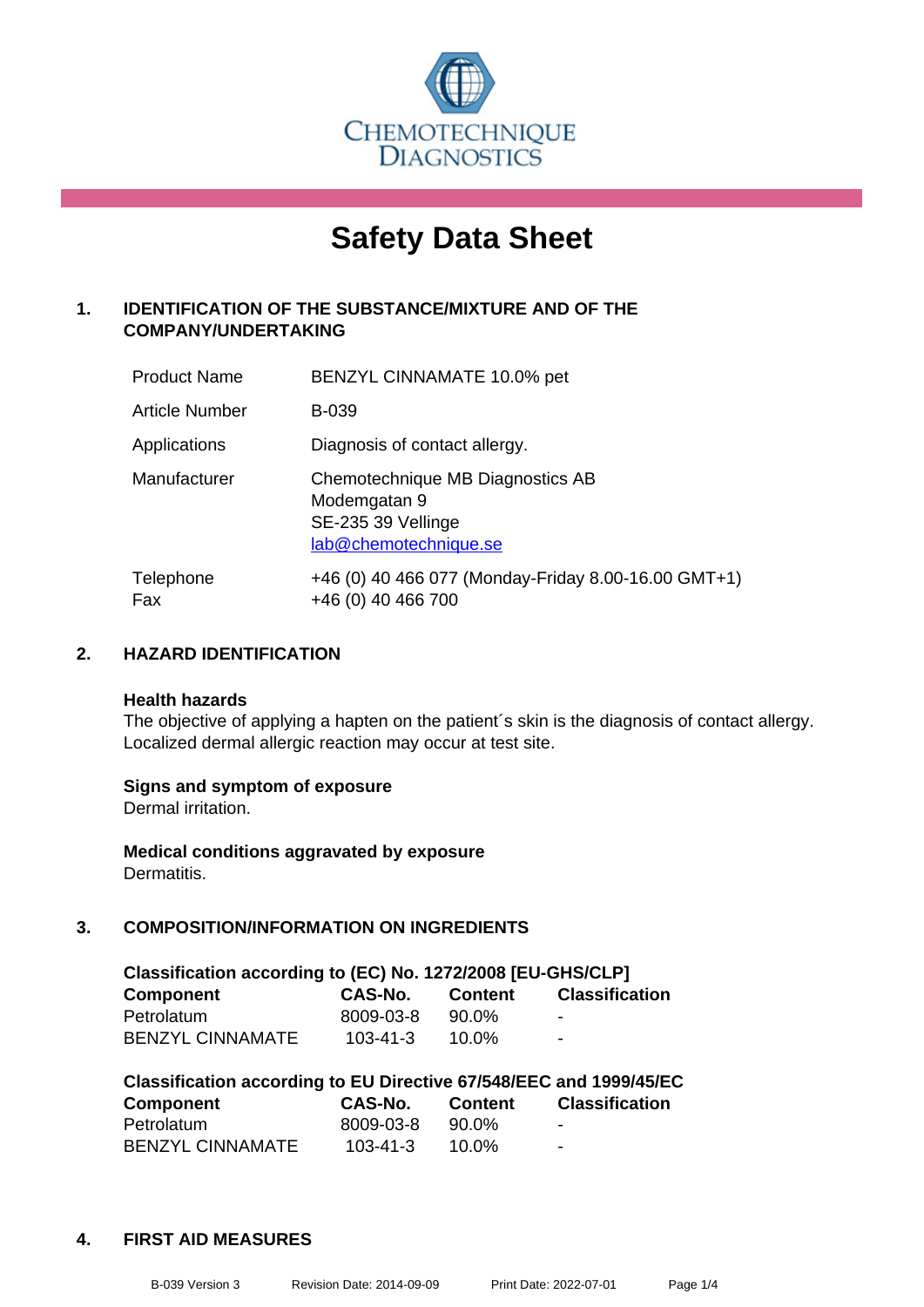#### **Emergency and first aid procedures**

Obtain medical attention.

# **5. FIRE-FIGHTING MEASURES\***

## **Suitable extinguish media**

CO2, powder or water spray. Fight larger fires with water spray or alcohol resistant foam.

## **For safety reasons unsuitable extinguishing agents** Water with full jet.

**Special protective equipment for fire-fighters** Wear self-contained respiratory protective device. Wear fully protective suit.

\*Data is shown for petrolatum only

# **6. ACCIDENTAL RELEASES MEASURES**

**Steps to be taken if material is released or spilled** Contain and place in a closed container.

# **7. HANDLING AND STORAGE**

**Precautions to be taken in handling and storage** Store dark at 5-8°C. Avoid extended exposure to light. FOR EXTERNAL USE ONLY.

# **8. EXPOSURE CONTROLS/PERSONAL PROTECTION**

**Respiratory protection** Not required.

**Ventilation** Local exhaust.

**Protective gloves** Disposal gloves.

# **Eye protection**

Not required with normal use.

## **Work/Hygienic practices**

Wash hands after each use.

# **9. PHYSICAL AND CHEMICAL PROPERTIES**

Appearance Ivory White Semi-solid Odour **Odourless** 

Melting point\* 50-55° C Flash point\* >100°C

Boiling point\* No data available Self ignition\* Product does not self ignite.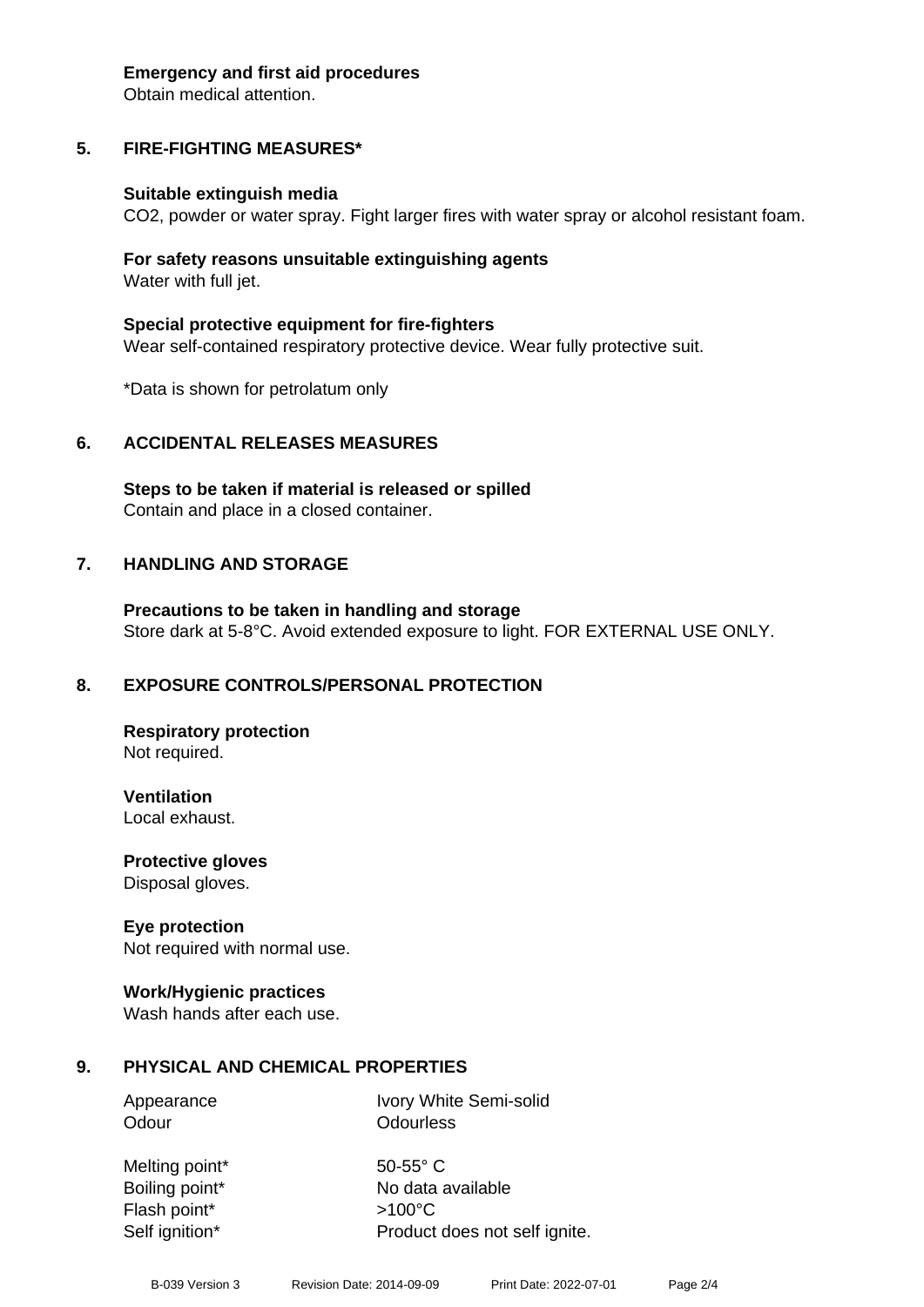Density\* No data available. Solubility in/Miscibility with Water\*

Danger of explosion\* Product does not present an explosion hazard. Insoluble

\*Data is shown for petrolatum only

## **10. STABILITY AND REACTIVITY**

#### **Incompability**

May react with strong oxidizing agents.

## **Stability**

Stable at recommended storage conditions.

## **Hazardous byproducts**

Combustion may generate CO, CO2 and other oxides.

# **Hazardous polymerization**

Will not occur.

## **11. TOXICOLOGICAL INFORMATION**

No data available.

## **12. ECOLOGICAL INFORMATION**

No data available.

## **13. DISPOSAL CONSIDERATIONS**

**Waste disposal method** Comply with federal, state/provincial and local regulation.

## **14. TRANSPORT INFORMATION**

Not dangerous goods.

## **15. REGULATORY INFORMATION**

The classification is according to the latest editions of the EU lists, and extended by company and literature data.

## **16. OTHER INFORMATION**

## **Text of H-statements and R-phrases mentioned in Section 3**

Pharmaceutical quality of tested hapten is confirmed by Chemotechnique Diagnostics according to validated analytical methods. Hapten passed test according to GMP standards.